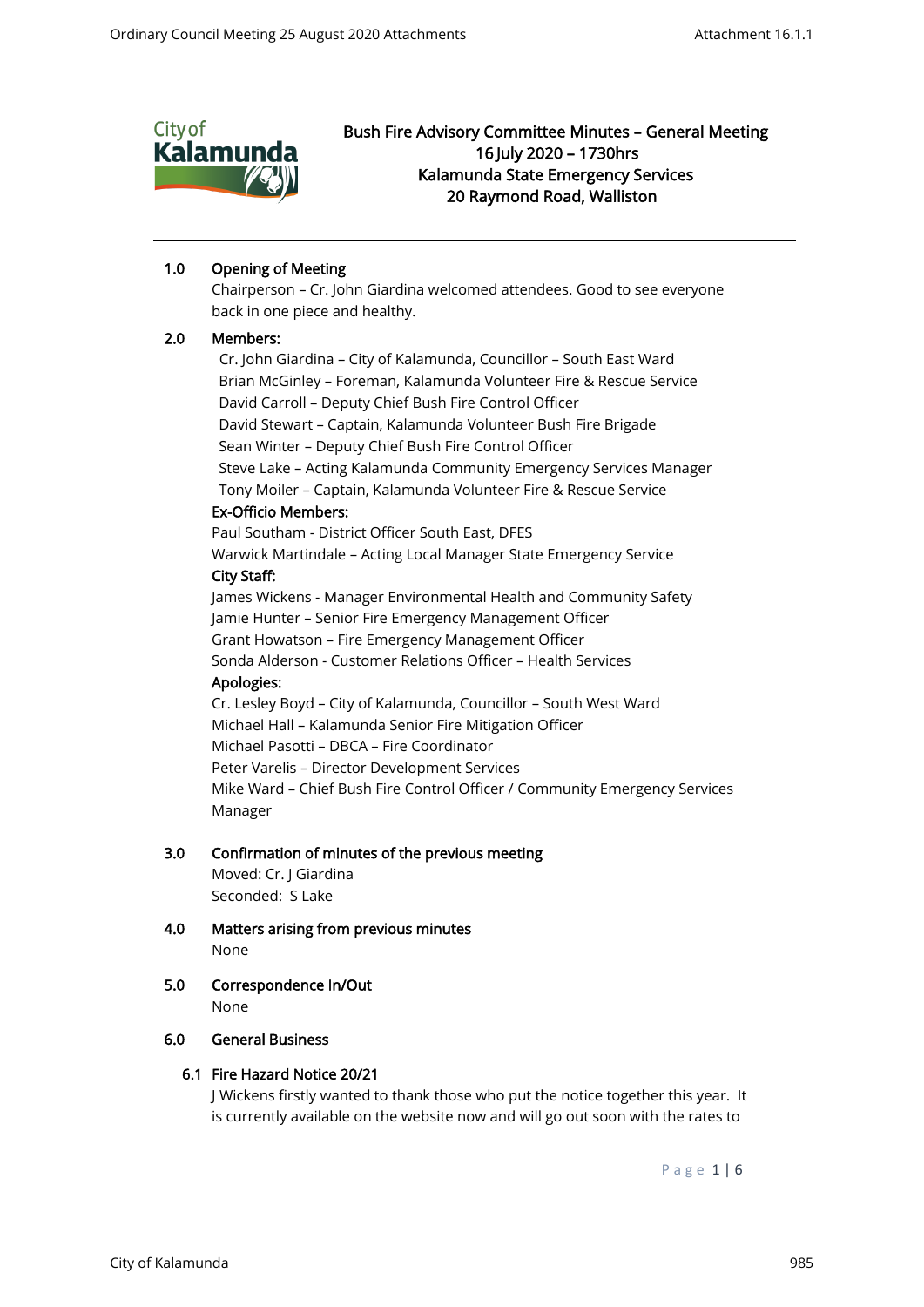

residents within the City of Kalamunda. Mike sent around a draft for feedback so thank you for those responses.

S Lake informed that although the recommendations by BFAC members were put forward, they may have fallen out during the approval process through PR, Legal and areas like that.

6.2 Presentation by Jamie Hunter - City of Kalamunda Bushfire Compliance & Enforcement J Hunter introduced herself as the Senior Fire Emergency Management Officer at the City of Kalamunda.

J Hunter presented a new field pocketbook to assist with data capture during an incident. There was some discussion regarding how it would be utilised format and possible improvements. J Hunter said it was basically a prototype so changes can be made for future versions. There were some queries as to if it was sufficient to be used in court and FOI. It was also raised that essentially the booklet is more of a tool or cheat sheet to assist those in the field.

Action: J Hunter to run booklet pass legal and look at amendments for future versions.

## 6.3 Ratification of new Kalamunda Bush Fire Brigade Officers

S Lake congratulated the new Captain, David Stewart, who was elected on Tuesday 7 July. The rest of the officers stay as they are.

D Carroll enquired regarding the appointment of FCOs and Deputy Chiefs at BFAC. S Lake advised FCOs are gazetted by the CEO, who is delegated to do so from Council. There is no nomination through BFAC anymore. The list is put forward for BFAC's information.

## 6.4 Brigade Reports

## State Emergency Service - SES

W Martindale reported that their current membership stands quite strong at 52. During the year, the members have put in 9273 hours in total. 3262 of those hours were training. They have attended 54 requests for assistance/storm damage requests, both locally and assisting other regions, totalling 832 hours. They attended 18 land searches over the year, which is a high number coming to nearly 450 hours.

18 separate days of fire support that included Yanchep, totalling 1200 hours. This year with covid-19, they did 80 shifts at the Lakes vehicle control point.

P a g e 2 | 6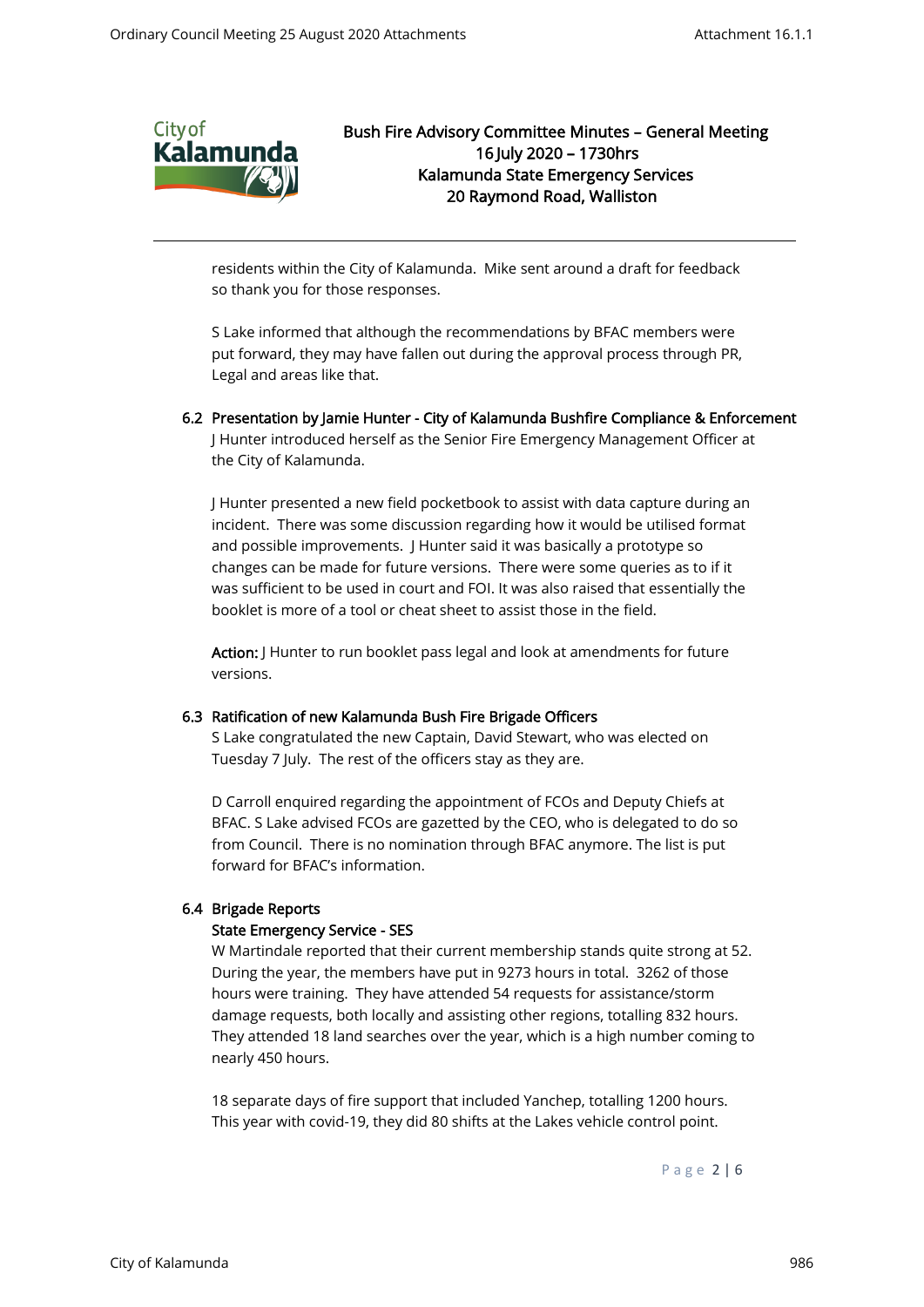

Members put in nearly 1400 hours there so that was a massive effort with half the membership attending despite the risk with the virus. A successful year.

## Kalamunda Volunteer Bush Fire Brigade - KVBFB

D Stewart informed that they currently have 88 active members and 79 of those members are active firefighters and they have 9 members in a bulk support team. Last fire season, Nov-Dec 2019 was busy for the brigade and then had a big deployment interstate with a consistent rotation of people going to NSW, VIC, and QLD for the rest of the season. The biggest fire was the Yanchep fire. The brigade was deployed on a constant rotation for 6 days and nights. That was a great effort by the brigade.

Total hours came to 16503 hours. 6276 of those hours were incidents, 5359 in training, the number of incidents attended were 73 which varied from small false alarms to larger incidents.

COVID has meant that a lot of restriction were put in place affecting training and meetings. Only now are they starting to return to normal operations.

It was also raised that the hours have tripled for the brigade from the year before which is significant.

| <b>Type</b>                                           | Hours    | Number of Incidents Attended | 2019/2020 |
|-------------------------------------------------------|----------|------------------------------|-----------|
| Training                                              | 5359:42  | False Alarm-System Initiated |           |
| Incidents                                             | 6276:04  | False Call - Good Intent     | 20        |
| <b>Hazard Reduction</b>                               | 1409:35  | False Call - Maliciaou       | 2         |
| Maintenance                                           | 903:36   | Fire – Bushfire (Lge)        | 17        |
| Admin                                                 | 465:56   | Fire Bushfire (Sml)          | 18        |
| Meetings                                              | 1405:54  | Fire – Other/Rubbish/Vehicle | 11        |
| Bush Fire Ready                                       | 189:25   | Fire – Structure             |           |
| Community Engagement                                  | 346:16   | Hazardous Situation          |           |
| Other                                                 | 146:55   | Road Crash & Rescue          |           |
| <b>TOTAL</b>                                          | 16503:23 | Type of Incident - Other     |           |
|                                                       |          | Total:                       | 73        |
| <b>Membership Stats</b>                               |          |                              |           |
| Current total: 88                                     |          |                              |           |
| 9 members Logistical Support Team                     |          |                              |           |
| 79 active Fire Fighters                               |          |                              |           |
| <b>Operational Officers</b>                           |          |                              |           |
| <b>Captain: David Stewart</b>                         |          |                              |           |
| <b>Lieutenants:</b> 1. Steve Lake 2. Bryan Martindale |          |                              |           |
| 3. Chris Hannah 4. John Idland 5. Andrew Haselden     |          |                              |           |

#### Table 6.4.1 Kalamunda Volunteer Bush Fire Brigade Statistics Summary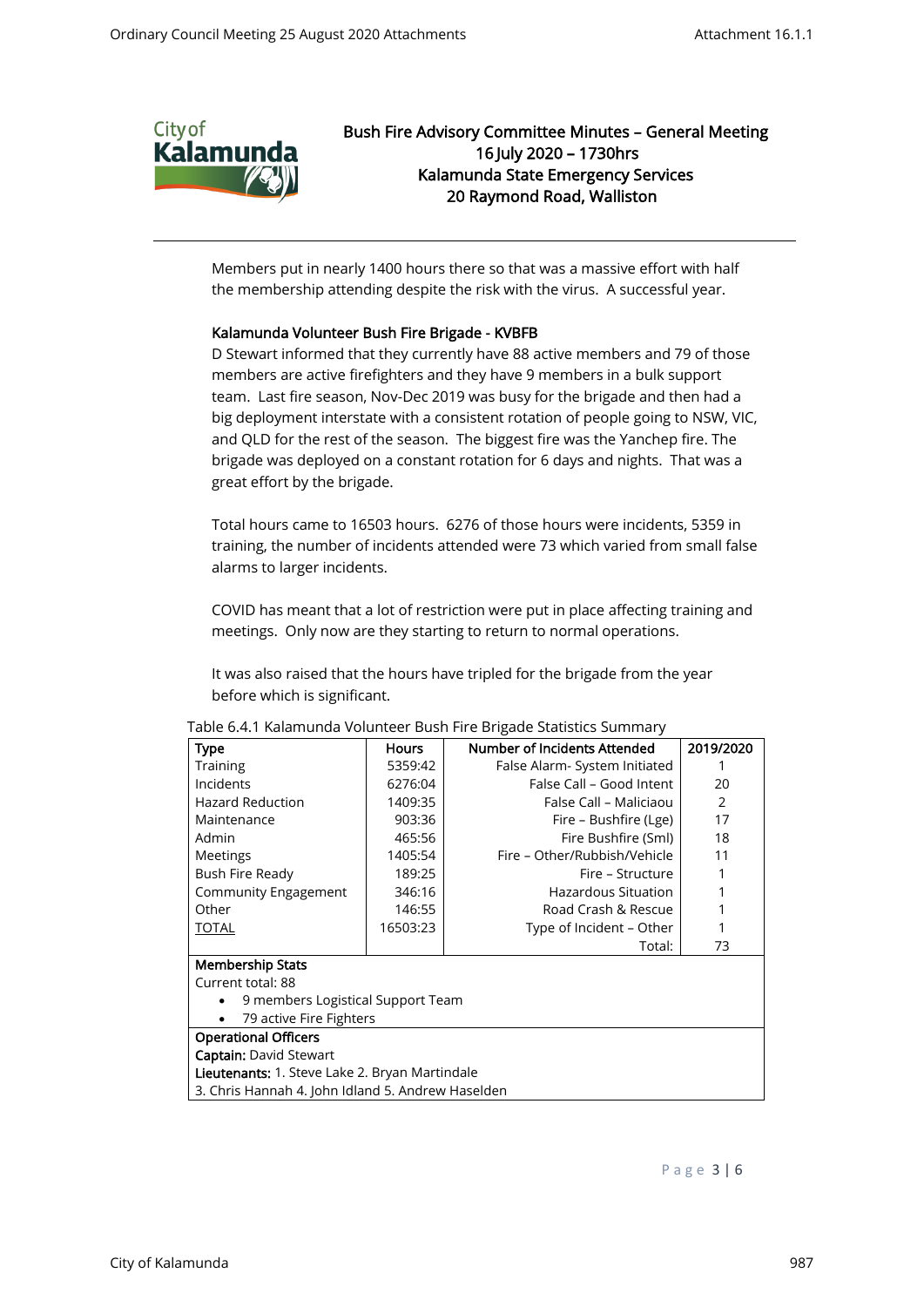

D Carroll said it is also worth mentioning that due to COVID, operationally they have split the brigade into 2 shifts to avoid the whole brigade becoming unavailable due to the pandemic.

## Kalamunda Volunteer Fire and Rescue Services – KVFRS

T Moiler reported that this year has been pretty much the same as previous years. They have rolled out practically the identical amount of calls this year. 158 calls were recorded and a significant number of those were road traffic crashes in the area. They deal with the majority of all the residential issues such as people burning off as it is a gazetted area. There have been no changes in the leadership team, membership has not really fluctuated and is currently sitting at 36. It has been pretty much business as usual.

B McGinley wished to advise the City that last Friday there was another accident on the corner of Railway and Elisabeth Roads which it is believed has been raised with the City before. The statistics are there to prove that this is a high risk and could well be the worst intersection in Kalamunda. To date he believes it has been luck that all the impacts have been relatively low, but something needs to be done to help prevent these crashes before someone gets badly hurt.

B McGinley added that coming through the round-about from the hospital there is very poor vision North up Railway Road so drivers tend to be concentrating on traffic coming left out of the City Centre, pull out and there's an accident.

S Lake advised that this falls outside the terms of reference of this committee, however a letter to the CEO from the Kalamunda VFRS could potentially assist in a resolution to this problem.

Map 6.4.2

P a g e 4 | 6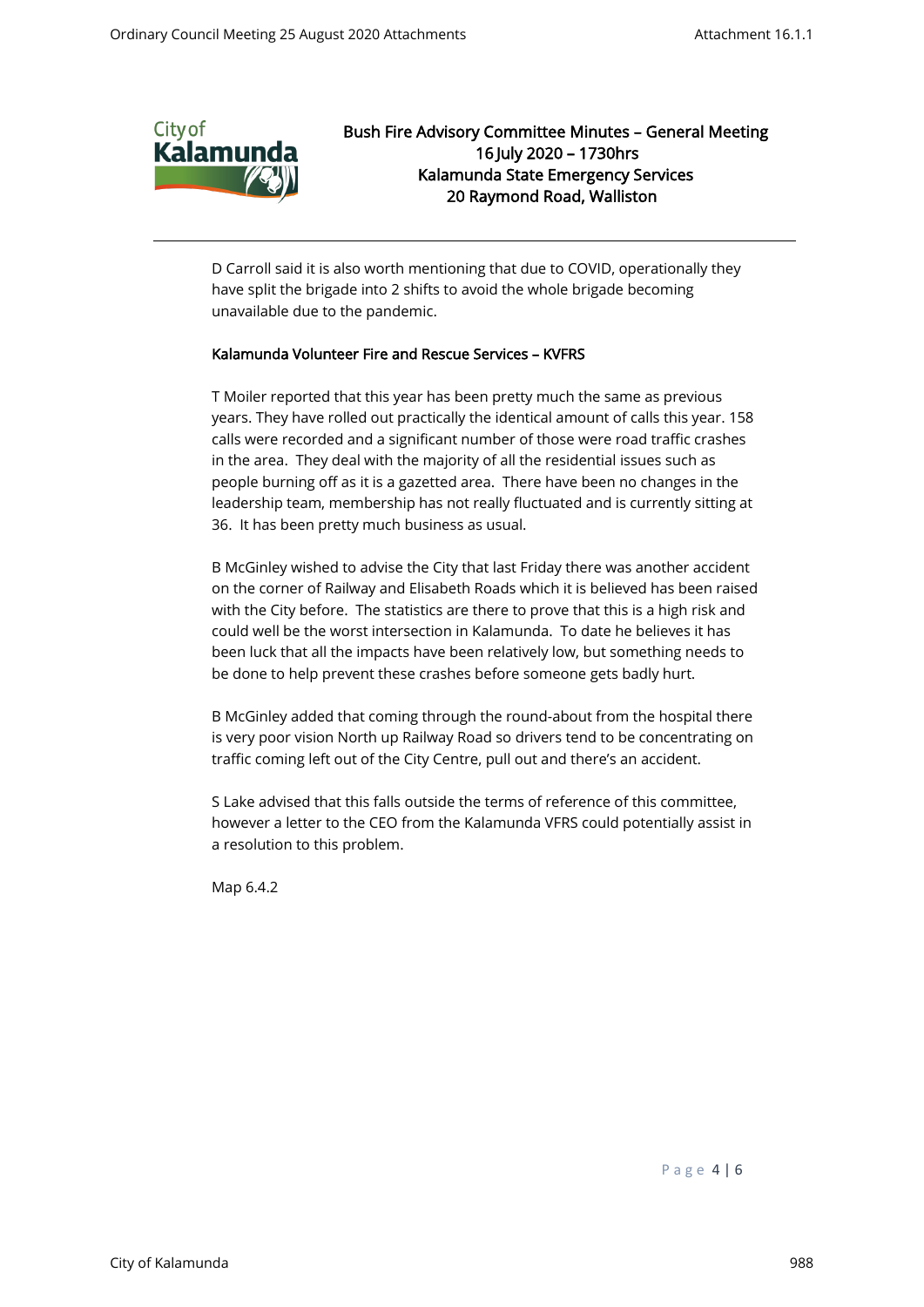



Action: T Moiler and B McGinley to communicate directly with the City to investigate vision down Railway Road. Cr. J Giardina requested they write to the CEO and to copy him in on it.

## 7.0 Agency Update

## Department of Fire & Emergency Services - DFES

P Southam reported that he has just returned from 10 months out of the position. To touch on the season just gone, it has been an unusual year where the Nation suffered badly in relation to bushfire, which has been somewhat forgotten with situation with Covid-19. He made special mention to the City's volunteer bush fire brigade and the VFRS that deployed to the Eastern States. The reputation of our firefighters was very good. The Department is very proud of their conduct, sacrifice and time given up.

With the situation with COVID they were impacted quite significantly as an agency. Thankfully coming out the other end of that now and return to training and business as usual but there potentially could be some long term operation effects from COVID leading into the new fire season in the way we run things will change. He says it is great to be back in the position.

## 8:0 Other Matters

S Lake covered the subject of BART Funding. The City of Kalamunda has been funding the BART subscriptions for KVFRS for the last few years. However, this needs to be reassessed as it has been coming out of donations from the CEO

P a g e 5 | 6